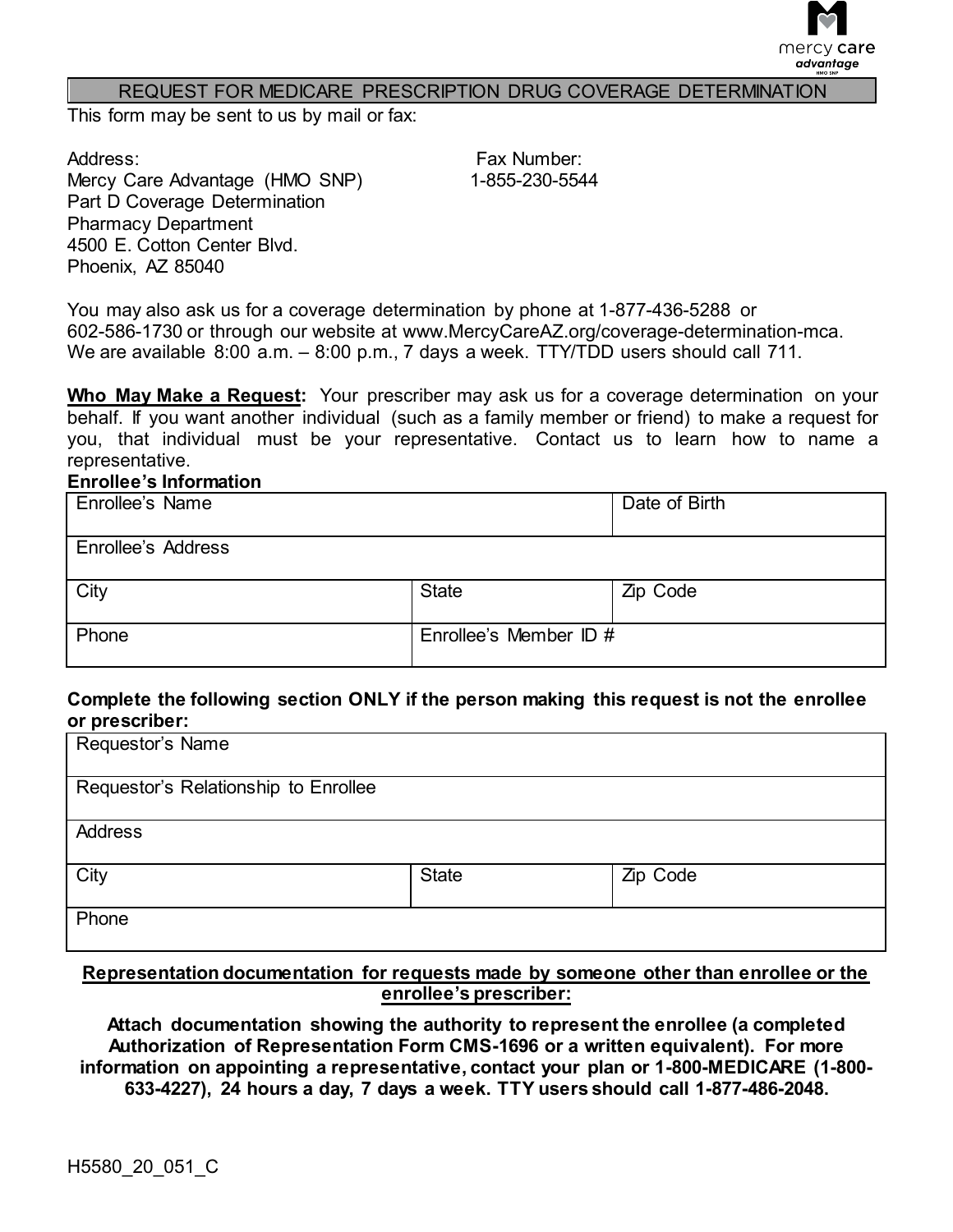**Name of prescription drug you are requesting** (if known, include strength and quantity requested per month):

## **Type of Coverage Determination Request**

☐ I need a drug that is not on the plan's list of covered drugs (formulary exception).*\**

□ I have been using a drug that was previously included on the plan's list of covered drugs, but is being removed or was removed from this list during the plan year (formulary exception).*\**

 $\Box$  I request prior authorization for the drug my prescriber has prescribed.\*

□ I request an exception to the requirement that I try another drug before I get the drug my prescriber prescribed (formulary exception).\*

 $\Box$  I request an exception to the plan's limit on the number of pills (quantity limit) I can receive so that I can get the number of pills my prescriber prescribed (formulary exception).<sup>\*</sup>

 $\Box$  My drug plan charges a higher copayment for the drug my prescriber prescribed than it charges for another drug that treats my condition, and I want to pay the lower copayment (tiering exception).*\**

☐ My drug plan charged me a higher copayment for a drug than it should have.

☐ I want to be reimbursed for a covered prescription drug that I paid for out of pocket.

**\*NOTE: If you are asking for a formulary or tiering exception, your prescriber MUST provide a statement supporting your request. Requests that are subject to prior authorization (or any other utilization management requirement), may require supporting information. Your prescriber may use the attached "Supporting Information for an Exception Request or Prior Authorization" to support your request.**

Additional information we should consider *(attach any supporting documents)*:

### **Important Note: Expedited Decisions**

If you or your prescriber believe that waiting 72 hours for a standard decision could seriously harm your life, health, or ability to regain maximum function, you can ask for an expedited (fast) decision. If your prescriber indicates that waiting 72 hours could seriously harm your health, we will automatically give you a decision within 24 hours. If you do not obtain your prescriber's support for an expedited request, we will decide if your case requires a fast decision. You cannot request an expedited coverage determination if you are asking us to pay you back for a drug you already received.

H5580\_20\_051\_C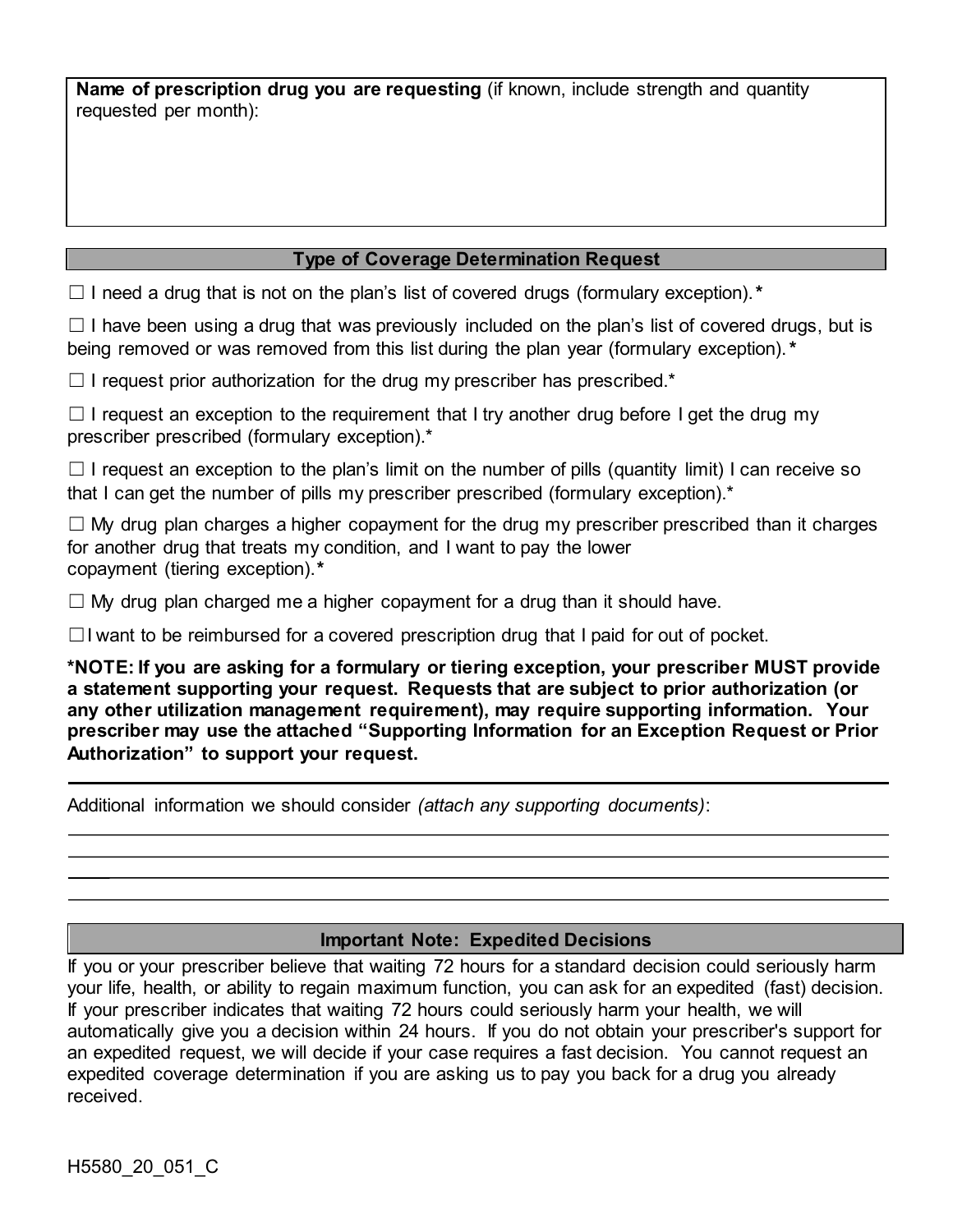# ☐**CHECK THIS BOX IF YOU BELIEVE YOU NEED A DECISION WITHIN 24 HOURS (if you have a supporting statement from your prescriber, attach it to this request).**

| Signature: | Date: |
|------------|-------|
|            |       |

### **Supporting Information for an Exception Request or Prior Authorization**

FORMULARY and TIERING EXCEPTION requests cannot be processed without a prescriber's supporting statement. PRIOR AUTHORIZATION requests may require supporting information.

☐**REQUEST FOR EXPEDITED REVIEW: By checking this box and signing below, I certify that applying the 72 hour standard review timeframe may seriously jeopardize the life or health of the enrollee or the enrollee's ability to regain maximum function.**

| <b>Prescriber's Information</b>                                                                                                                                                                                                                   |                 |                                       |          |                      |
|---------------------------------------------------------------------------------------------------------------------------------------------------------------------------------------------------------------------------------------------------|-----------------|---------------------------------------|----------|----------------------|
| Name                                                                                                                                                                                                                                              |                 |                                       |          |                      |
| <b>Address</b>                                                                                                                                                                                                                                    |                 |                                       |          |                      |
| City                                                                                                                                                                                                                                              | <b>State</b>    |                                       | Zip Code |                      |
| <b>Office Phone</b>                                                                                                                                                                                                                               |                 | Fax                                   |          |                      |
| Prescriber's Signature                                                                                                                                                                                                                            |                 |                                       | Date     |                      |
| <b>Diagnosis and Medical Information</b>                                                                                                                                                                                                          |                 |                                       |          |                      |
| Medication:                                                                                                                                                                                                                                       |                 | Strength and Route of Administration: |          | Frequency:           |
| Date Started:                                                                                                                                                                                                                                     |                 | Expected Length of Therapy:           |          | Quantity per 30 days |
| □ NEW START                                                                                                                                                                                                                                       |                 |                                       |          |                      |
| Height/Weight:                                                                                                                                                                                                                                    | Drug Allergies: |                                       |          |                      |
| DIAGNOSIS - Please list all diagnoses being treated with the requested                                                                                                                                                                            |                 |                                       |          | ICD-10 Code(s)       |
| drug and corresponding ICD-10 codes.<br>(If the condition being treated with the requested drug is a symptom e.g. anorexia, weight loss, shortness of<br>breath, chest pain, nausea, etc., provide the diagnosis causing the symptom(s) if known) |                 |                                       |          |                      |
| <b>Other RELAVENT DIAGNOSES:</b>                                                                                                                                                                                                                  |                 |                                       |          | ICD-10 Code(s)       |
| <b>DRUG HISTORY:</b> (for treatment of the condition(s) requiring the requested drug)                                                                                                                                                             |                 |                                       |          |                      |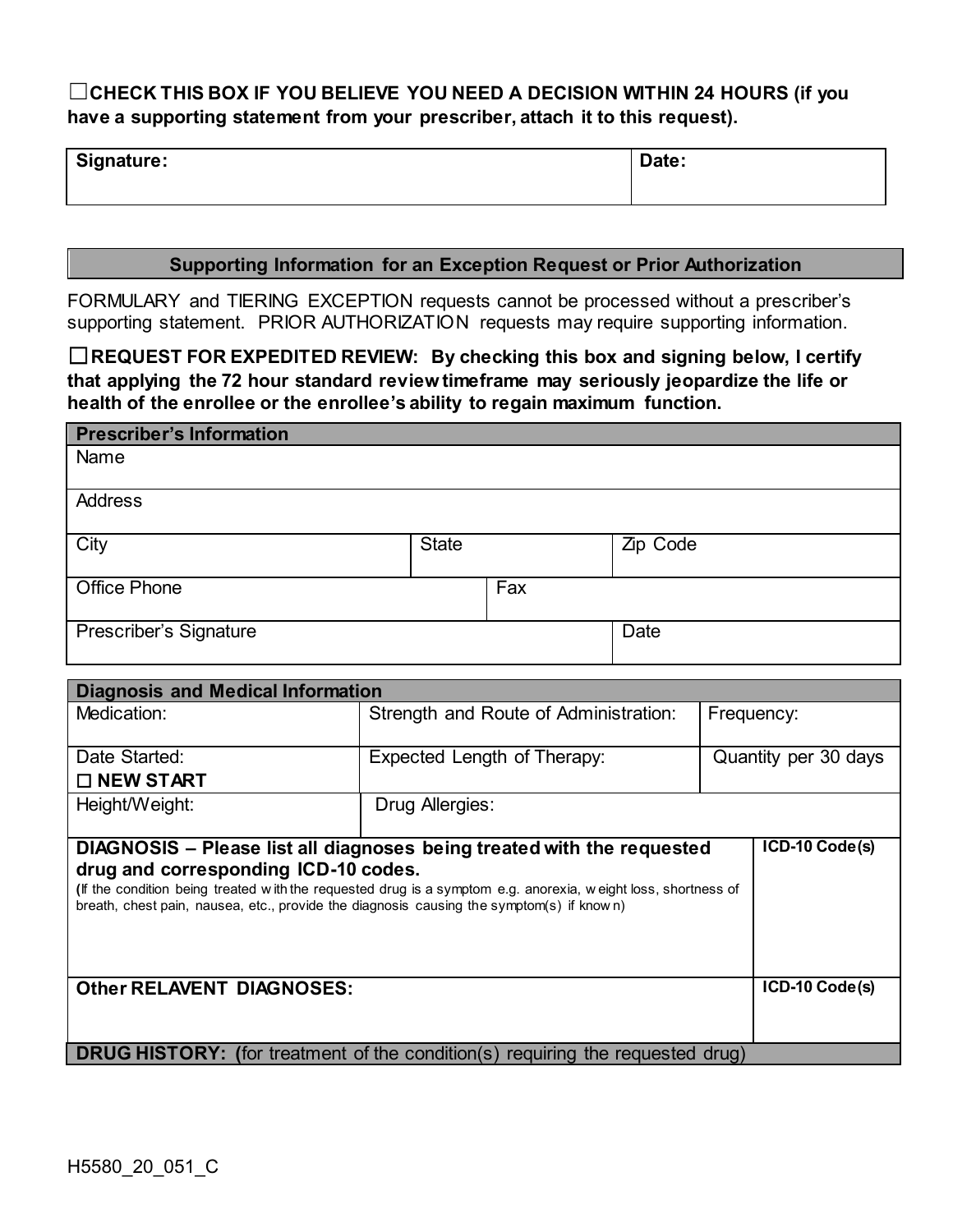| <b>DRUGS TRIED</b><br>(if quantity limit is an issue, list unit<br>dose/total daily dose tried) | <b>DATES of Drug Trials</b> | <b>RESULTS of previous drug trials</b><br><b>FAILURE vs INTOLERANCE (explain)</b> |
|-------------------------------------------------------------------------------------------------|-----------------------------|-----------------------------------------------------------------------------------|
|                                                                                                 |                             |                                                                                   |
|                                                                                                 |                             |                                                                                   |
|                                                                                                 |                             |                                                                                   |
|                                                                                                 |                             |                                                                                   |
| What is the enrollee's current drug regimen for the condition(s) requiring the requested drug?  |                             |                                                                                   |

| <b>DRUG SAFETY</b>                                                                                                                                                                                     |               |              |  |  |
|--------------------------------------------------------------------------------------------------------------------------------------------------------------------------------------------------------|---------------|--------------|--|--|
| Any FDA NOTED CONTRAINDICATIONS to the requested drug?                                                                                                                                                 | □ YES         | $\Box$ NO    |  |  |
| Any concern for a DRUG INTERACTION with the addition of the requested drug to the enrollee's current                                                                                                   |               |              |  |  |
| drug regimen?                                                                                                                                                                                          | □ YES         | □ NO         |  |  |
| If the answer to either of the questions noted above is yes, please 1) explain issue, 2) discuss the benefits<br>vs potential risks despite the noted concern, and 3) monitoring plan to ensure safety |               |              |  |  |
| HIGH RISK MANAGEMENT OF DRUGS IN THE ELDERLY                                                                                                                                                           |               |              |  |  |
| If the enrollee is over the age of 65, do you feel that the benefits of treatment with the requested drug                                                                                              |               |              |  |  |
| outweigh the potential risks in this elderly patient?                                                                                                                                                  | $\Box$ YES    | $\square$ NO |  |  |
| OPIOIDS – (please complete the following questions if the requested drug is an opioid)                                                                                                                 |               |              |  |  |
| What is the daily cumulative Morphine Equivalent Dose (MED)?                                                                                                                                           |               | mg/day       |  |  |
| Are you aware of other opioid prescribers for this enrollee?<br>If so, please explain.                                                                                                                 | $\square$ YES | $\square$ NO |  |  |
| Is the stated daily MED dose noted medically necessary?                                                                                                                                                | $\square$ YES | $\square$ NO |  |  |
| Would a lower total daily MED dose be insufficient to control the enrollee's pain?                                                                                                                     | $\square$ YES | $\Box$ NO    |  |  |
| <b>RATIONALE FOR REQUEST</b>                                                                                                                                                                           |               |              |  |  |